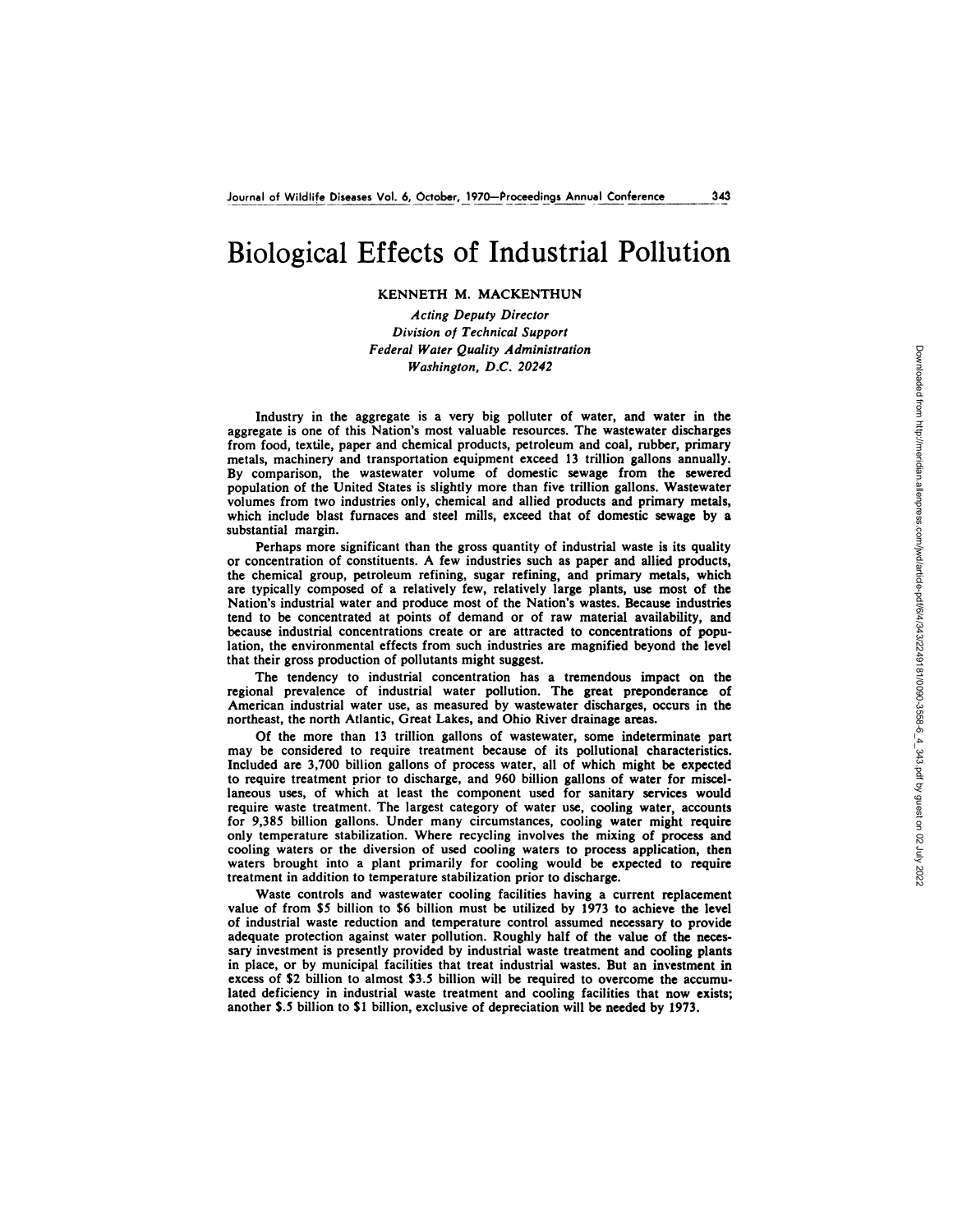Economic growth and acceptable environmental quality must go together, because ultimately, economic growth and for that matter, life itself, depends on environmental quality. And of what use is economic growth if, in promoting it, an environment is created in which it is hazardous to live?

Some of the specific pollutional problems associated with this country's industrial complex of which we are aware, and that we have taken actions to prevent and control include:

- 1. underground, surface and off-shore mining
- 2. acid and alkali mine drainage from underground and surface mines and from strip mines
- 3. oil field wastes from well drilling, brine disposal and oil pipelines
- 4. organic materials that remove dissolved oxygen in decomposition and supply nutrients that stimulate undesirable aquatic growths
- 5. suspended solids that settle to destroy aquatic life and interfere with other water uses
- 6. materials that are toxic to aquatic life or cause harm when present in sublethal concentrations
- 7. materials, including complex organic compounds, that impart an odor to a domestic water supply or to fish or shellfish flesh.
- 8. In essence, anything that interferes with a designated water use.

What are the biological effects of industrial pollution? Upstream from the waste source, limiting factors such as food and intense competition among organisms and among organism groups, predation, and available habitat for a particular species will restrict organism populations to those that can be sustained by the particular environment. Most often the limiting factor will be available food. Within this population, however, there will exist a great number of organism species. Thus, the old biological axiom for an environment unaffected by pollution is one that supports a great number of species with the total population delimited largely by food supply.

Following the introduation of organic wastes, conditions of existence for many organisms become substantially degraded. Increased turbidity in the water will reduce light penetration that in turn will reduce the volume of water capable of supporting photosynthesizing plants. Particulate matter in settling will flocculate small floating animals and plants from the water. As the material settles, sludge blankets are formed on the stream bed and many of the areas that formerly could have been inhabited by bottom associated organisms become covered and uninhabitable except by worms and sludge loving organisms.

The breakdown of organic products by bacteria may consume available dissolved oxygen. Fish spawning areas are eliminated, but perhaps fish already are no longer present because of diminished dissolved oxygen and substantially reduced available food. Here, aquatic plants will not be found in large numbers because they cannot survive on the soft shifting blanket of sludge. Turbidity may be high and floating plants and animals destroyed. Water color may be substantially affected. When organic materials are decomposed a seemingly inexhaustible food supply is liberated for those particular organisms that are adapted to use this food source. Thus, bacterial and certain protozoan populations may increase to extremely high levels. Those bottom associated organisms such as sludgeworms, bloodworms, and other worm-like animals may also increase to tremendous numbers because they are adapted to burrowing within the sludge, deriving their food therefrom, and existing on sources and amounts of oxygen that may be essentially nondetectable by conventional field investigative methods.

Within this zone of active decomposition the organism species that can tolerate the environment are reduced to extremely low levels. Under some. conditions those bottom associated animals that are visible to the unaided eye may be completely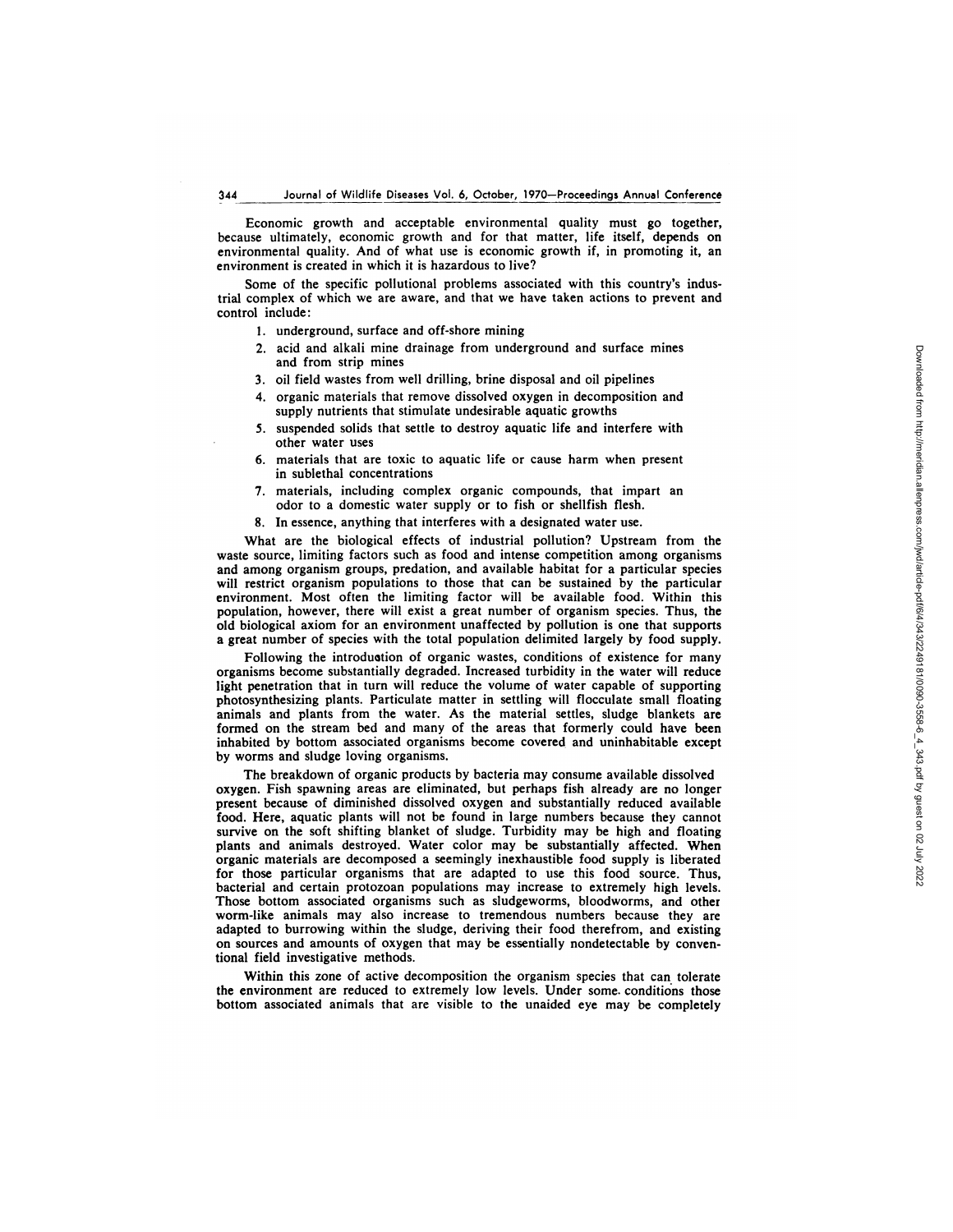eliminated. Because of the tremendous quantity of food that is available to those organisms that are adapted to use it, the numbers of individuals of the surviving species may, indeed, be great. For example, it may be possible to find 50,000 sludgeworms or more living within each square foot of bottom area with the abovedescribed conditions. Such a population is comparable to one pound of living "hamburger" for each square foot of surface.

The zone of recovery is essentially the downstream transition zone between the zone of active decomposition and an environment that is unaffected by pollution. This zone features a gradual, natural cleaning up of the environment, a reduction in those features that form adverse conditions for aquatic life, an increase in organism species, and a gradual decrease in organism populations because of decreased food supply and the presence of some of the predators that are less sensitive individually to pollutional effects. Pollutional effects from a single source of organic waste may extend for many stream miles or days of stream flow.

The general effects on the aquatic environment of inorganic silts is to reduce severly both the kinds of organisms present and their populations. As particulate matter settles to the bottom, it can blanket the substrate and form undesirable physical environments for organisms that would normally occupy such a habitat. Erosion silts alter aquatic environments chiefly by screening out light, by changing heat radiation, by blanketing the stream bottom and destroying living spaces, and by retaining organic materials and other substances that can create unfavorable conditions. Developing eggs of fish and other organisms may be smothered by deposits of silt; fish feeding may be hampered. Direct injury to fully developed fish, however, by nontoxic suspended matter occurs only when concentrations are higher than those commonly found in natural water or usually associated with pollution.

Wastes containing concentrations of heavy metals, either individually or in combination, may be toxic to aquatic organisms and, thus, have a severe impact on the water community. A severely toxic substance will eliminate aquatic biota until dilution, dissipation, or volatilization reduces the concentration below the toxic threshold. Less generally toxic materials will reduce the aquatic biota, except those species that are able to tolerate the observed concentration of the toxicant. Because toxic materials offer no increased food supply, such as has been discussed for organic wastes, there is no sharp increase in the population of those organisms that may tolerate a specific concentration. The bioassay is an important tool in the investigation of these wastes, because the results from such a study indicate the degree of hazard to aquatic life of particular discharges; interpretations and recommendations can be made from these studies concerning the level of discharge that will not be hazardous to the receiving aquatic community.

Waste discharges that impart an off flavor to fish or shellfish flesh are prohibited by water quality standards. Such a flavor is imparted to the receiving organism generally through absorption from the water, but it may be imparted through the food chain. A relatively new biological testing procedure has been devised to determine the degree of off flavor that is derived from waste sources in a particular stream reach.

Wastes that contribute nutrients in the form of nitrogen or phosphorus are especially hazardous to the receiving waters because these nutrients become incorporated into the biodynamic cycle and their effects remain and persist long after other evidence of a particular waste source may be dissipated. These wastes give rise to obnoxious growths of slimes or troublesome blooms of algae or interfering growths of other aquatic plants. The problems associated with cultural eutrophication are unfortunately common for many lakes, streams and reservoirs.

Specific effects from industrial wastes on aquatic life can be determined with a field investigation of the lake or stream reach involved. Techniques are available to determine these effects and predictions can be made regarding changes in water quality that will result from recommended remedial actions. The objectives of such